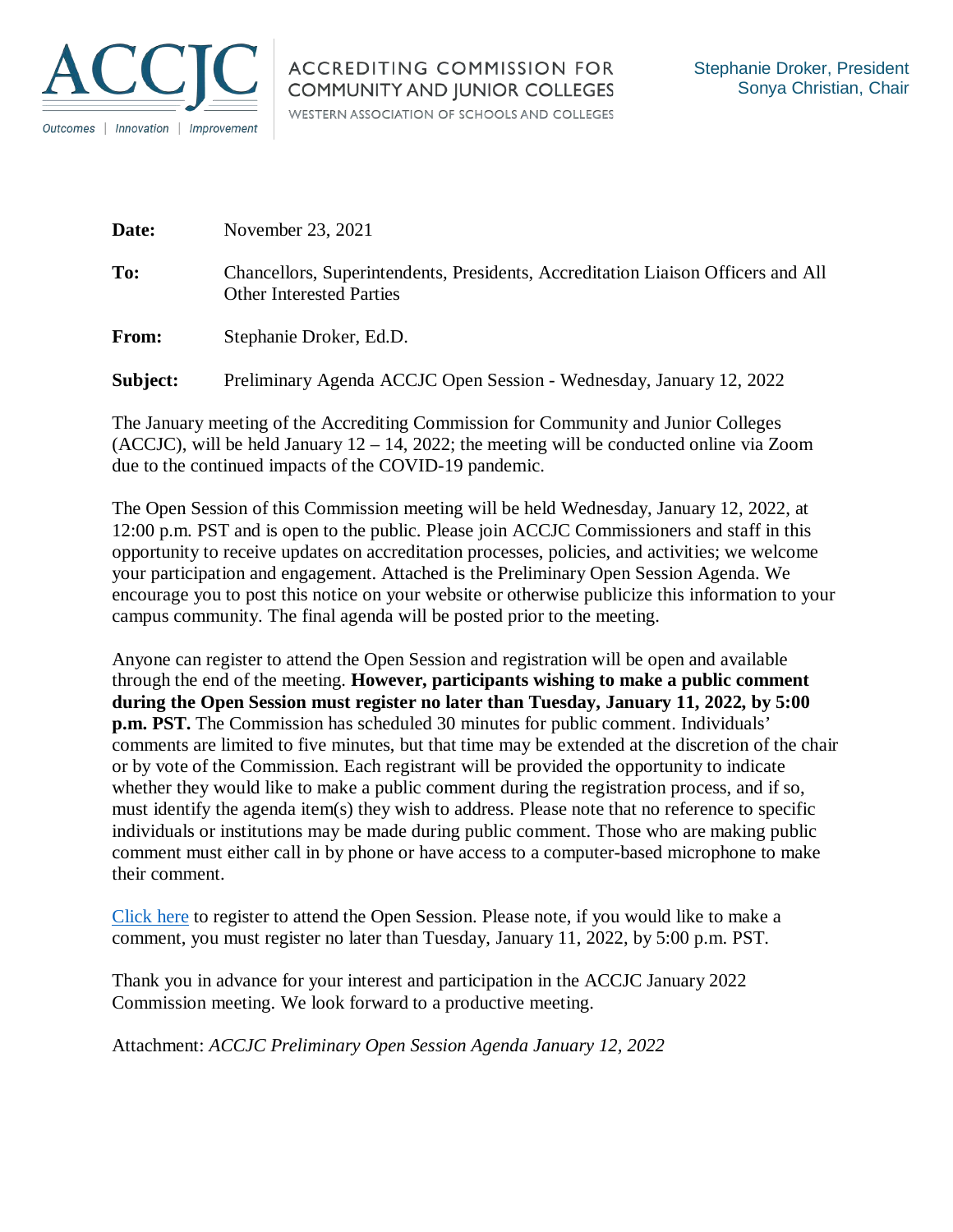

# **PRELIMINARY OPEN SESSION AGENDA**

# Wednesday, January 12, 2022

## 12:00 – 1:45 p.m. PST

## Zoom Virtual Meeting – [CLICK HERE](https://us02web.zoom.us/webinar/register/WN_JHhyLSzzQTmA4Y6Tf4PueA) to Register

**CALL TO ORDER** at 12:00 p.m. (PST), Sonya Christian, Commission Chair

|    | <b>OPENING PROCEDURES</b>                                                                                               | <b>Action</b> | <b>Supporting</b><br><b>Documents</b> |
|----|-------------------------------------------------------------------------------------------------------------------------|---------------|---------------------------------------|
| 1. | Introductions (Commissioners and Staff)                                                                                 |               |                                       |
|    | 2. Chair's Welcome and Overview                                                                                         |               |                                       |
|    | <b>AGENDA AND MINUTES</b>                                                                                               |               |                                       |
|    | 3. Review and approval of the Agenda                                                                                    | X             | X                                     |
|    | 4. Review and approval of the June 2021 Open Session Minutes                                                            | X             | X                                     |
|    | <b>OPPORTUNITY FOR PUBLIC COMMENTS</b>                                                                                  |               |                                       |
|    | 5. Comments $-30$ minutes                                                                                               |               |                                       |
|    | <b>POLICY</b>                                                                                                           |               |                                       |
|    | 6. Policy Committee Memo: Barbara Dunsheath, Committee Chair                                                            |               | X                                     |
|    | Items for Second Reading<br>a.                                                                                          |               |                                       |
|    | i.<br>Policy on Preaccreditation (previously<br>titled Policy on Eligibility to Apply for<br><b>Accredited Status</b> ) | X             | X                                     |
|    | <b>Clean Version</b><br><b>Tracked Changes</b>                                                                          |               |                                       |
|    | ii.<br><b>Eligibility Requirements for Accreditation</b>                                                                |               |                                       |
|    | <b>Clean Version</b><br><b>Tracked Changes</b>                                                                          | X             | X                                     |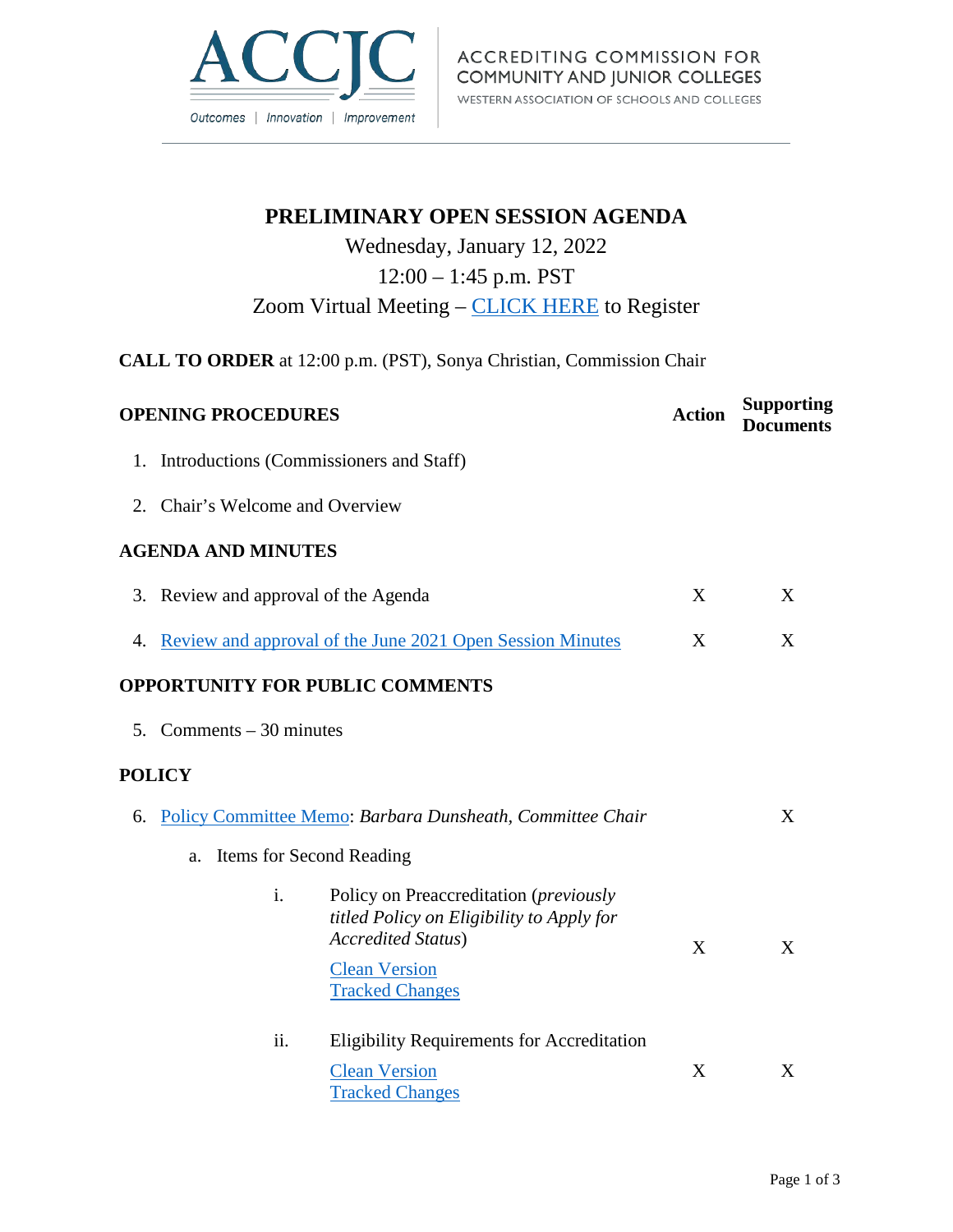|                                                                                                                                                                                                                                                                | <b>Action</b> | <b>Supporting</b><br><b>Documents</b> |
|----------------------------------------------------------------------------------------------------------------------------------------------------------------------------------------------------------------------------------------------------------------|---------------|---------------------------------------|
| iii.<br>Policy on Institutional Advertising and<br>Student Recruitment (previously titled<br>Policy on Institutional Advertising, Student<br>Recruitment and Representation of<br><b>Accredited Status</b> )<br><b>Clean Version</b><br><b>Tracked Changes</b> | X             | X                                     |
| iv.<br>Policy on Representation of Accredited<br><b>Status</b><br><b>Clean Version</b><br><b>Tracked Changes</b>                                                                                                                                               | X             | X                                     |
| Policy on Credit Hour, Clock Hour, and<br>V.<br>Academic Year (previously titled Policy on<br><b>Institutional Degrees and Credits)</b><br><b>Clean Version</b><br><b>Tracked Changes</b>                                                                      | X             | X                                     |
| b. Items for First Reading                                                                                                                                                                                                                                     |               |                                       |
| i.<br>Policy Regarding Matters on Litigation<br><b>Clean Version</b><br><b>Tracked Changes</b>                                                                                                                                                                 | X             | X                                     |
| c. Items for Deletion                                                                                                                                                                                                                                          |               |                                       |
| <b>Policy on Institutions with Related Entities</b><br>1.                                                                                                                                                                                                      | X             | X                                     |
| ii.<br><b>Policy on Refund of Student Charges</b>                                                                                                                                                                                                              | X             | X                                     |
| <b>VERBAL REPORTS</b>                                                                                                                                                                                                                                          |               |                                       |
| 7. Secretary/Treasurer Report: Mary A.Y. Okada, Commission<br>Secretary/Treasurer                                                                                                                                                                              |               |                                       |

- 8. Standards Review Report: *Lori Gaskin, Commission Vice Chair*
- 9. Substantive Change Committee: *Lori Gaskin, Committee Chair*